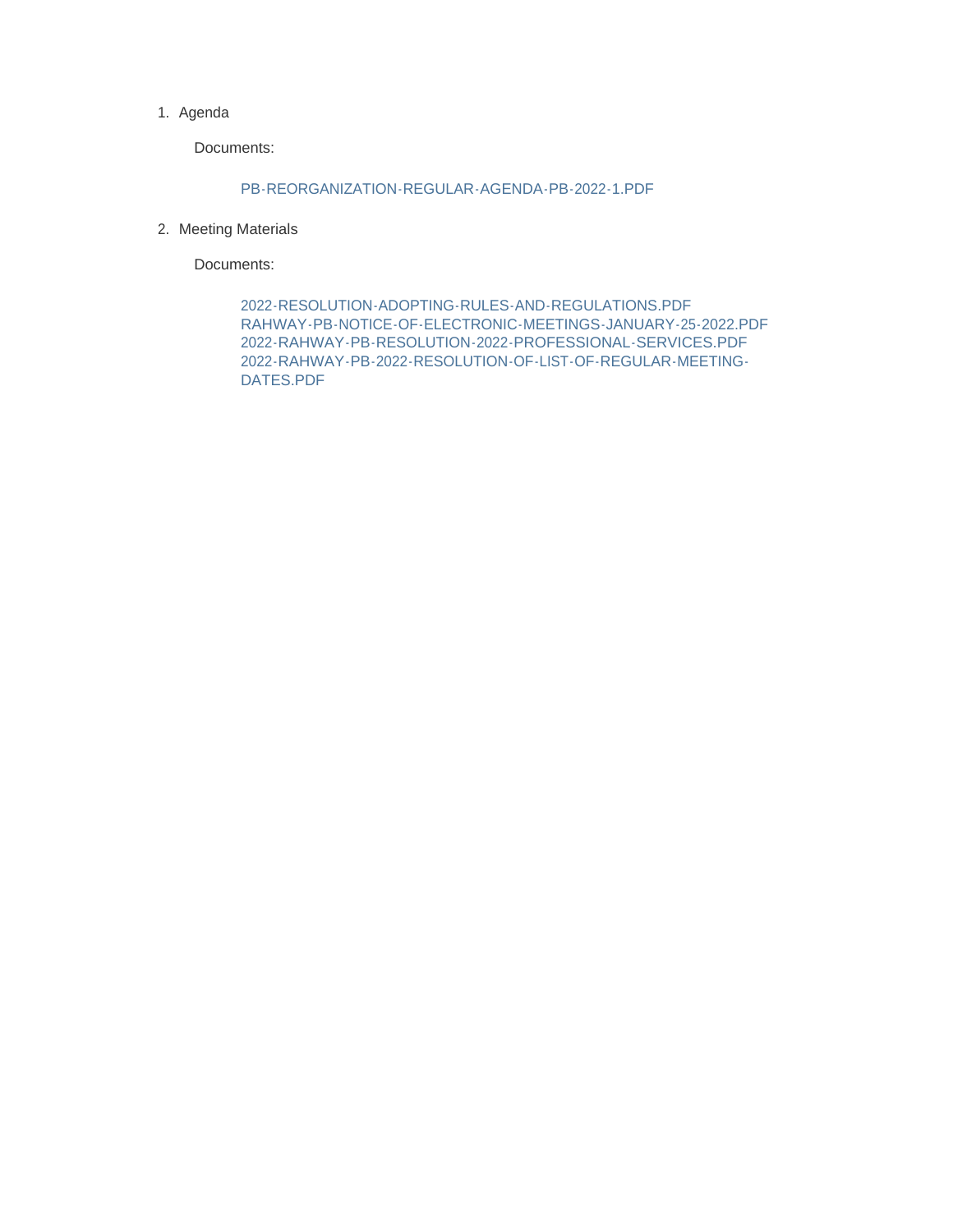# **PLANNING BOARD REORGANIZATION AND REGULAR MEETING AGENDA**

# **JANUARY 25, 2021**

# **CALL TO**

**ORDER** The Regular meeting shall be called to order at 6:45 p.m. Via ZOOM Teleconference Link: **https://us02web.zoom.us/j/7373206419?pwd=STZFRlBTRUVqTFk5MEp5Y1BhV2c0QT09 Meeting ID: 737 320 6419 Password: 922644**

Adequate notice of this meeting, as required by the New Jersey Open Public Meetings Act, also known as the Sunshine Law, has been provided by an Annual Notice sent to the City's official newspaper NJ Star Ledger on January 8th, 2022 and posted on the bulletin board in the of the Municipal Complex, posted on the City website, and filed with the Clerk of the City.

| <b>FLAG SALUTE</b> | The Board will then salute the flag.                                                            |
|--------------------|-------------------------------------------------------------------------------------------------|
| <b>ROLL CALL</b>   | On a call of the roll, the following Board Members and Officials should be<br>present:<br>BOARD |
|                    | Mr. Raymond Giacobbe, Mayor; or,                                                                |
|                    | Mr. Eric Miles, Mayor's Designee                                                                |
|                    | Mr. Jeremy Mojica, Commissioner                                                                 |
|                    | Mr. Frank Spallone, Commissioner                                                                |
|                    | Mr. Robert Simon, Commissioner                                                                  |
|                    | Mr. Thomas O'Reilly, Commissioner                                                               |
|                    | Mr. Alexander Shipley, Commissioner                                                             |
|                    | Mr. William Cladek, 1 <sup>st</sup> Alternate Commissioner                                      |
|                    | Mr. Christopher Brown, 2 <sup>nd</sup> Alternate Commissioner                                   |
|                    | Mr. William Hering, Commissioner Vice Chairman                                                  |
|                    | Mr. Jeffrey Robinson, Commissioner Chairman                                                     |
|                    | Mr. Karl P. Kemm, Esq, Board Attorney                                                           |
|                    | Ms. Jacqueline Dirmann, Board Engineer                                                          |
|                    | Ms. Leigh Fleming, Board Planner                                                                |
|                    | Mr. Steven Decker, Board Secretary                                                              |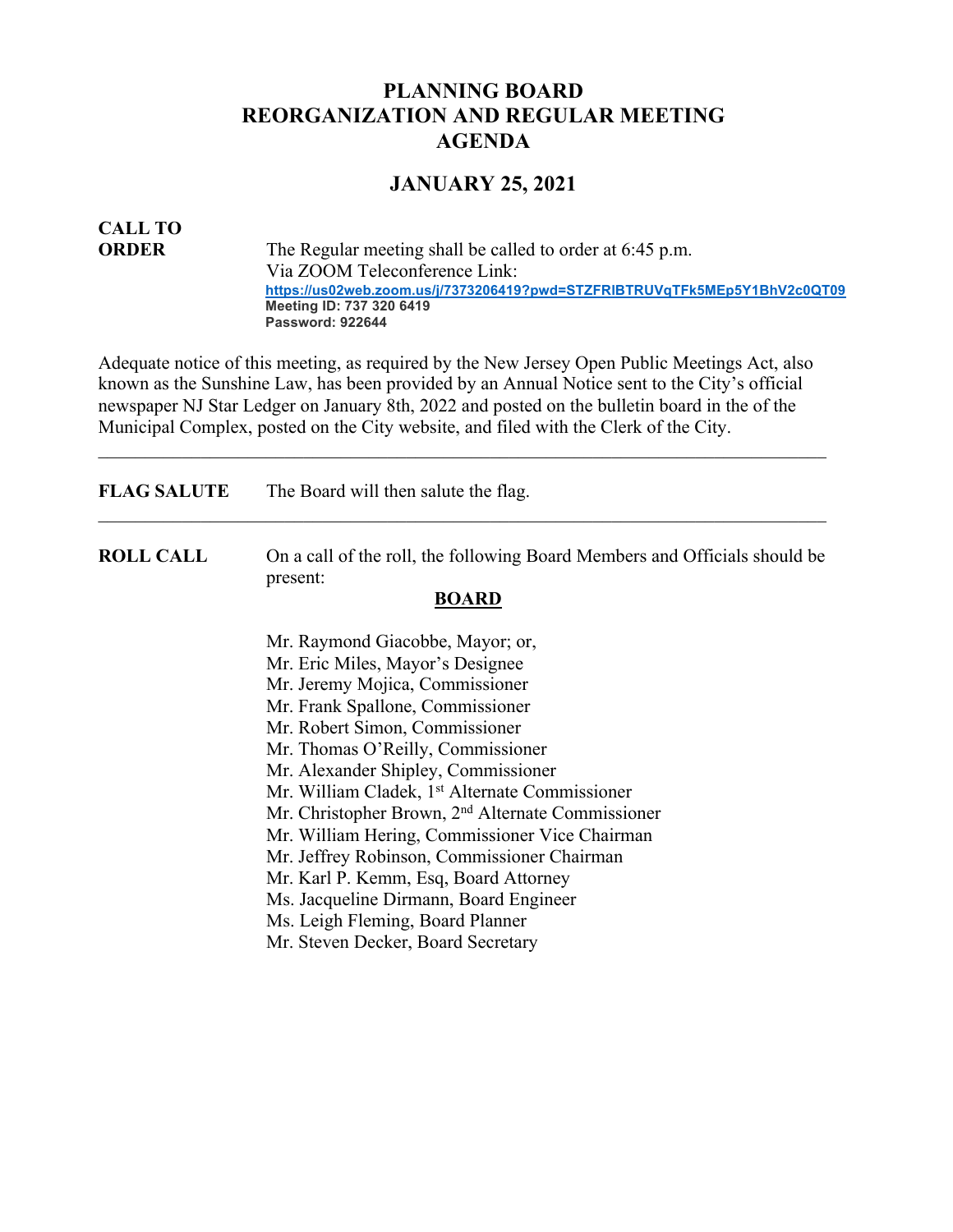## **SWEARING IN:**

- Mr. Jeffrey Robinson
- Mr. William Hering
- Mr. Jeremy Mojica
- Mr. Frank Spallone
- Mr. Eric Miles

## **REORGANIZATION MEETING:**

- **A. Election of Chairman**
- **B. Election of Vice-Chairman**
- **C. Election of Secretary**

#### **OTHER BUSINESS:**

**1. Adoption of resolution awarding Professional Services to:**

**Colliers Engineering & Design, Inc, Jacqueline Dirmann, and appointment as Board Engineer**

**McManimon, Scotland & Baumann, LLC., Karl P. Kemm, Esq., and appointment as Board Attorney**

**Heyer, Gruel & Associates, Leigh Fleming, and appointment as Board Planner**

- **2. Adoption of resolution approving the 2022 – 2023 Planning Board meeting calendar**
- **3. Adoption of resolution adopting rules and regulations**

#### **REGULAR MEETING:**

#### **Discussion:**

#### **Master Plan Review**

There will be a special meeting on Tuesday February  $8<sup>th</sup>$  to discuss new elements of the master plan.

**MINUTES:** Any necessary changes to the Planning Board minutes of November 23<sup>rd, 2021 shall be</sup> made at this time and approved by action of the Commissioners.

**ADJOURN:** There being no further business; the meeting shall adjourn.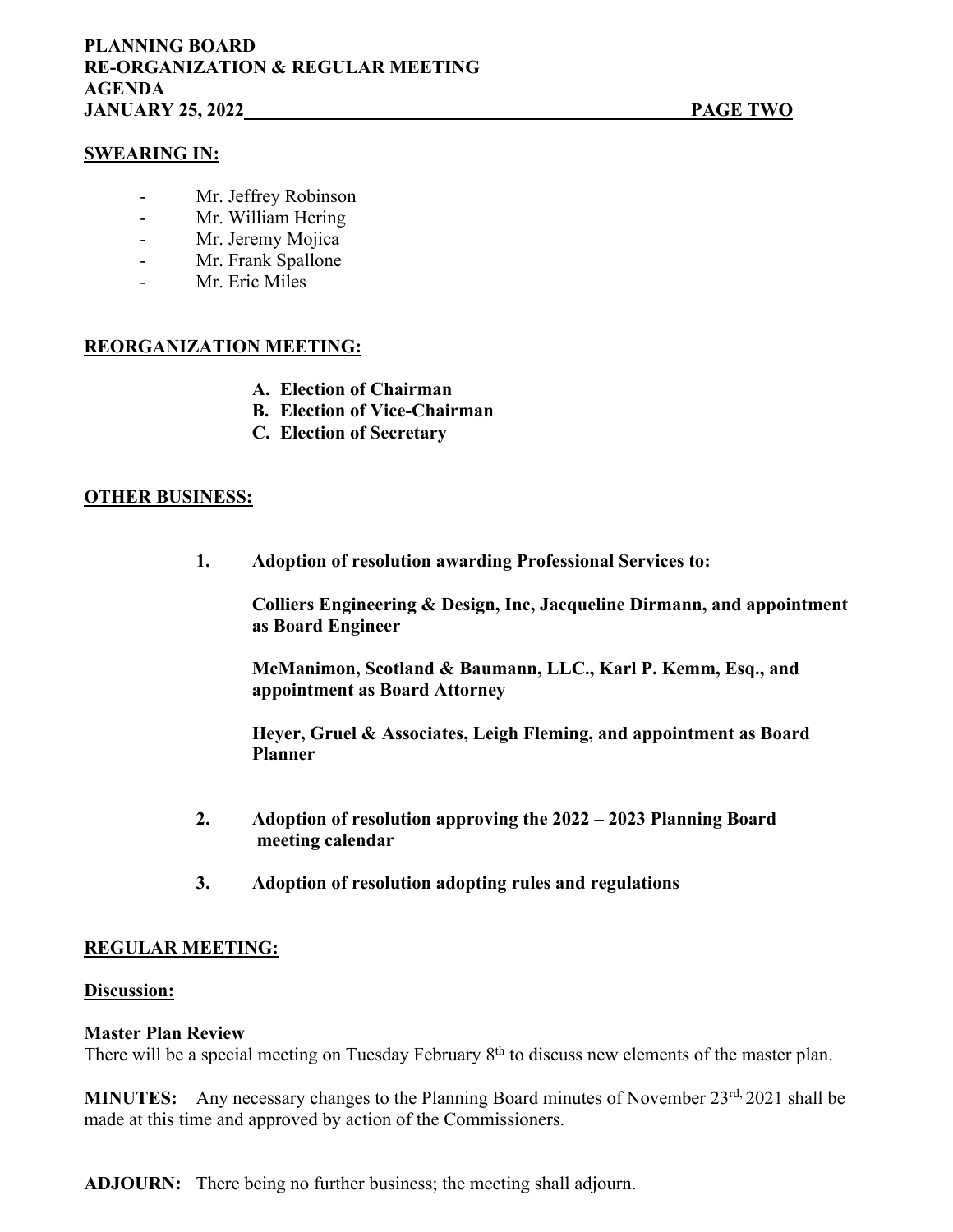# **PLANNING BOARD CITY OF RAHWAY**

# **RESOLUTION ADOPTING RULES AND REGULATIONS**

**WHEREAS**, the Legislature of the State of New Jersey has enacted the Municipal Land Use Law N.J.S.A. 440:55D-1 et seq.; and

**WHEREAS**, the Municipal Land Use Law provides that every municipal agency shall adopt and may amend reasonable rules and regulations, for the administration of its functions, powers, and duties, and shall furnish a copy thereof to any person upon request and may charge a reasonable fee for such copy (N.J.S.A. 55D-8); and,

**WHEREAS** the members of the Planning Board of the City of Rahway have reviewed the proposed rules and regulations; and,

**WHEREAS** the City of Rahway Planning Board believes that the proposed rules and regulations are necessary and proper, and should be adopted.

**NOW THEREFORE BE IT RESOLVED** by the Planning Board of the City of Rahway, Union County, that the attached Rules and Regulations are hereby adopted.

I, Steven Decker, Board Secretary of the Rahway Planning Board, hereby certify the foregoing to be a true and exact copy of a resolution adopted by the Rahway Planning Board at a duly convened meeting held January 25, 2022.

Steven Decker, Board Secretary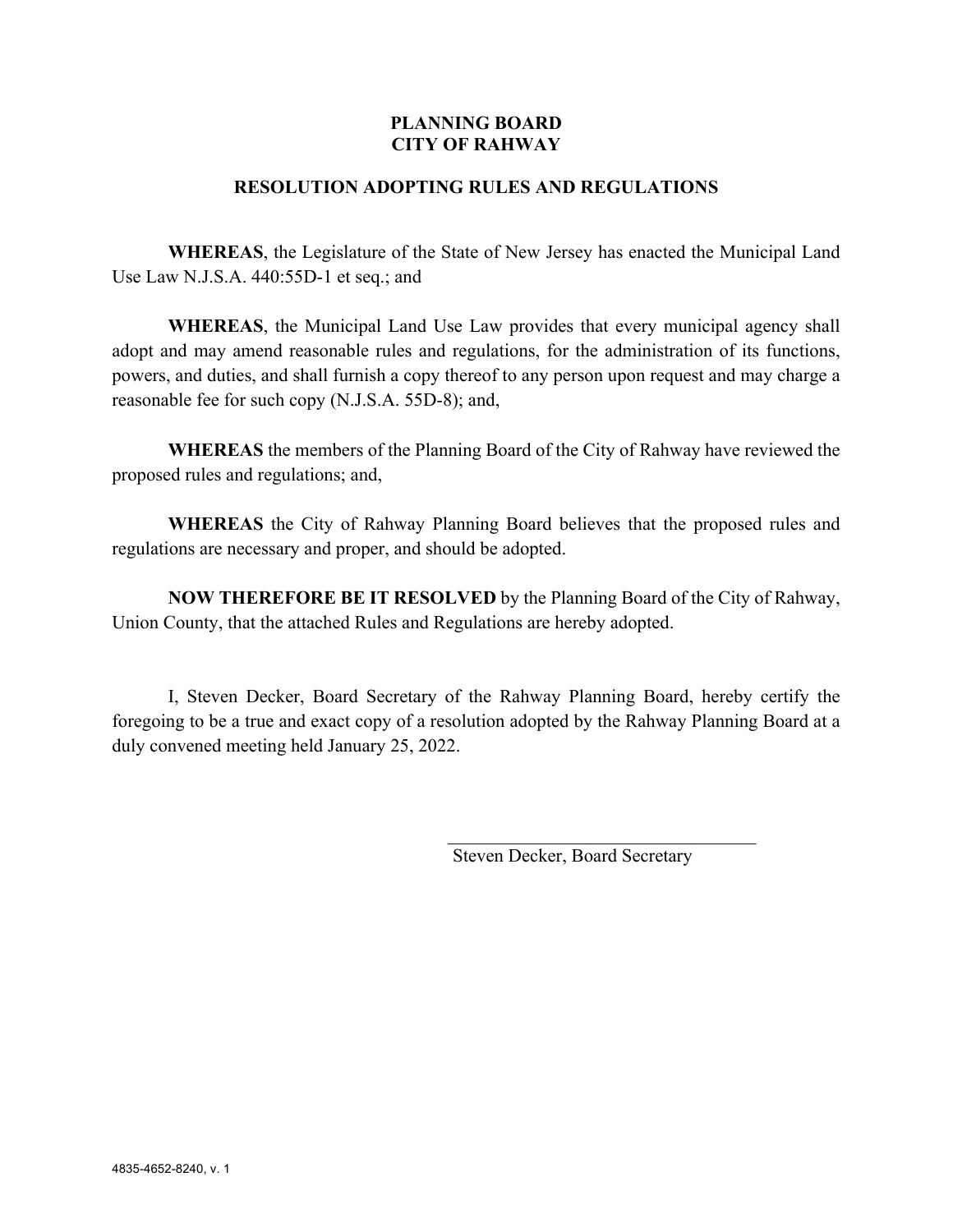#### **CITY OF RAHWAY NOTICE OF ELECTRONIC MEETING OF THE PLANNING BOARD**

Please be advised that the Planning Board of the City of Rahway, New Jersey, will be holding its reorganization meeting Tuesday January  $25<sup>th</sup>$ , 2022 at 6:45pm and the regularly scheduled meeting on Tuesday, January 25th, 2022 at 7:00 p.m. via electronic communications equipment.

Pursuant to the provisions of the New Jersey Open Public Meetings Act, N.J.S.A. 10:4-8(b), this meeting will be held via Zoom. Due to the SARS-CoV-2 pandemic, commonly known as the novel coronavirus disease 2019 (COVID-19), no members of the public shall be permitted to physically attend the meeting. The public, however, is invited to attend the meeting by teleconference or dial-in as follows

Teleconference: Link: https://us02web.zoom.us/j/7373206419?pwd=STZFRlBTRUVqTFk5MEp5Y1BhV2c0QT09 Meeting ID: 737 320 6419 Password: 922644

Dial-In: Telephone Number: 1-929-205-6099 Meeting ID: 737 320 6419 Password: 922644

Residents who wish to speak during the public portions will be prompted to do so by the Board Chairman, at the appropriate time. At that time, you will be recognized, asked for your name, address and sworn-in, and then you can ask questions and/or give comments on the application. We understand this may be an unfamiliar process for you and ask that you be patient.

Due to the COVID-19 pandemic, you will need to schedule an appointment with the Board Secretary to review any application set for hearing, which contains all documents relating to each application, including, the application form, plans, reports, exhibits, and reports of Board Professionals, if any. Applicants have been requested to submit all documents, including exhibits no later than ten (10) days before the meeting. Additionally, any objector or person wishing to use exhibits at the hearing, other than the application, are required to submit same to the Board Secretary no later than ten (10) days before the meeting. If you wish to review the file for an application and/or if a member of the public or objector's attorney wishes to submit any exhibit(s) to any application, please contact the Board Secretary, Steve Decker at (732) 827-2196 or by email at Sdecker@cityofrahway.com to schedule a time to either review the application and/or submit any exhibit(s) in objection. Individuals may also access application materials at https://www.cityofrahway.org/government/boards-and-commissions/planning-board/.

We apologize for any inconvenience in our efforts to keep the Board operating as normal as possible while accommodating the applicants and the public.

Thank you for your cooperation and understanding.

Steven Decker Secretary Planning Board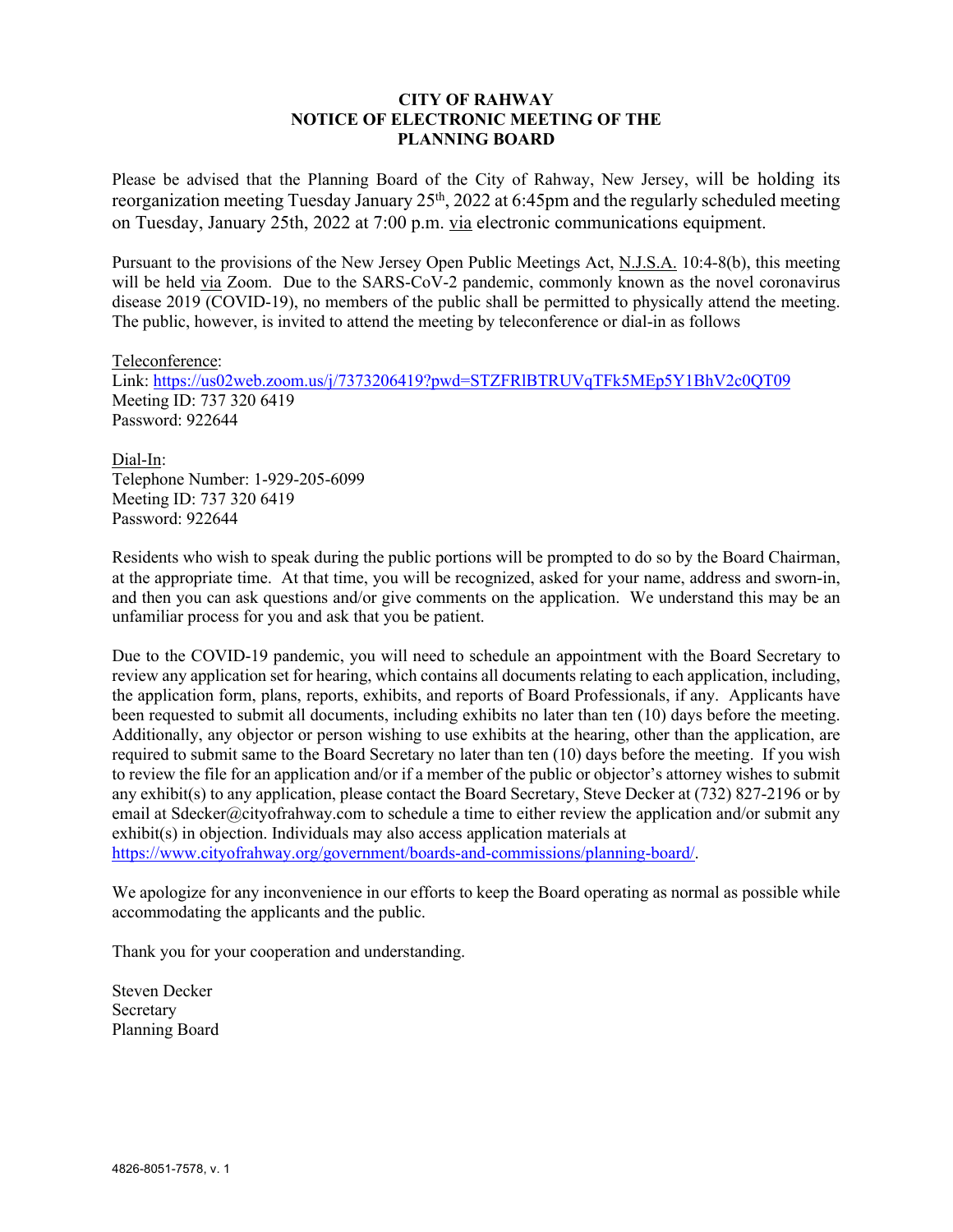## **PLANNING BOARD CITY OF RAHWAY**

## **RESOLUTION AWARDING PROFESSIONAL SERVICES CONTRACTS FOR 2022**

**WHEREAS**, the Planning Board of the City of Rahway (the "**Board**") requires the services of a Board Attorney, a Board Engineer and a Board Planner; and

**WHEREAS**, contracts for professional services may be awarded without public bidding pursuant to *N.J.S.A.* 40A:11-5(1)(a)(i); and

**WHEREAS**, the Chief Financial Officer has certified in writing to the Board the availability of adequate funds to pay the maximum amount of these contracts; and

**WHEREAS**, these contracts were awarded through a fair and open process pursuant to provisions of the New Jersey Pay-to-Play Law (*N.J.S.A.* 19:44A-23.4 and 23.5); and

**WHEREAS**, the anticipated terms of these contracts is one (1) year; and

**WHEREAS**, the professionals listed below submitted proposals to the City of Rahway (the "**City**") in or about December 28, 2021.

**NOW, THEREFORE, BE IT RESOLVED** by the Planning Board of the City of Rahway, in the County of Union, State of New Jersey, as follows:

1. The Chair and Board Secretary are authorized to sign the following professional services agreements for the period beginning January 1, 2022 through December 31, 2022, as follows:

| <b>POSITION</b>       | FIRM                                 | <b>INDIVIDUAL</b>     | <b>HOURLY RATE</b> |
|-----------------------|--------------------------------------|-----------------------|--------------------|
| <b>Board Attorney</b> | McManimon, Scotland & Baumann, LLC   | William W. Northgrave | \$205.00           |
| Board Engineer        | Colliers Engineering $&$ Design, Inc | Jaqueline M. Dirmann  | \$185.00           |
| Board Planner         | Heyer, Gruel & Associates            | Leigh Fleming         | \$175.00           |

2. The Board Secretary, in accordance with the provisions of *N.J.S.A.* 40A:11-  $5(1)(a)(i)$ , is directed to publish a notice once in the official newspaper stating the nature, duration, service and amount of these contracts.

3. The Board Secretary shall make copies of this resolution available for public inspection at City Hall, 1 City Hall Plaza, Rahway, New Jersey during regular business hours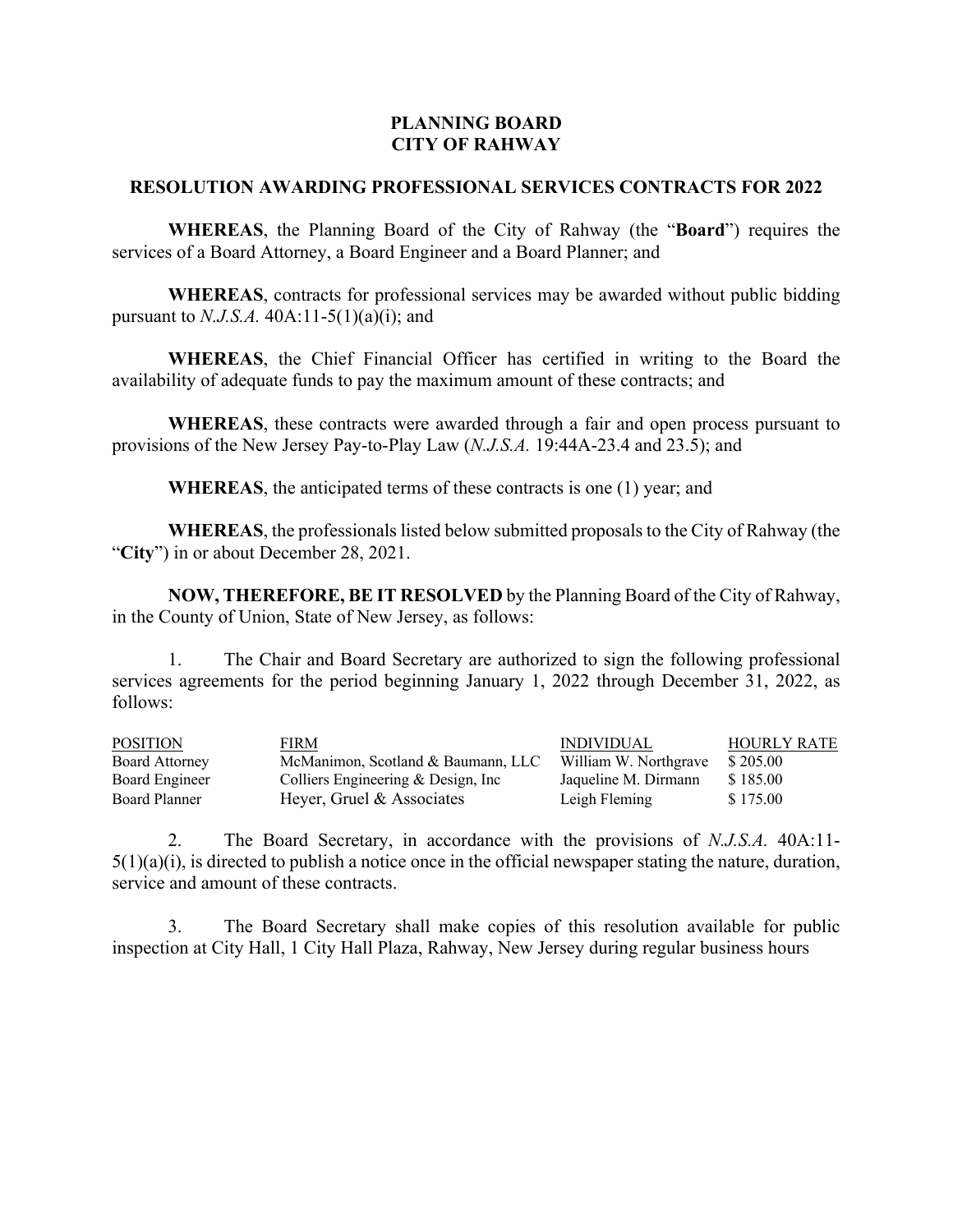I, Steven Decker, Board Secretary of the Rahway Planning Board, hereby certify the foregoing to be a true and exact copy of a resolution adopted by the Governing Body at a duly convened meeting held January 25, 2022.

Steven Decker, Board Secretary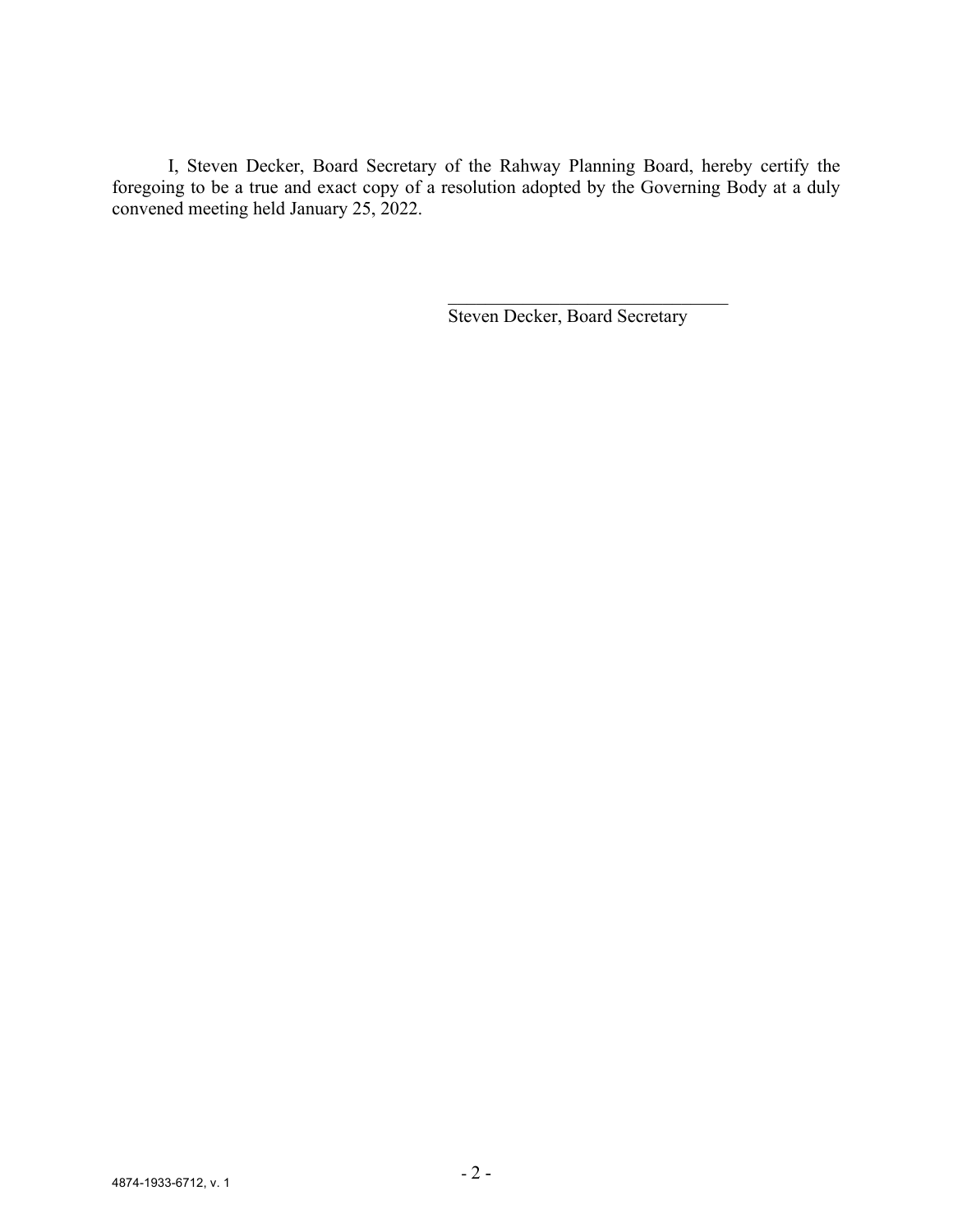# **PROFESSIONAL SERVICES CONTRACTS**